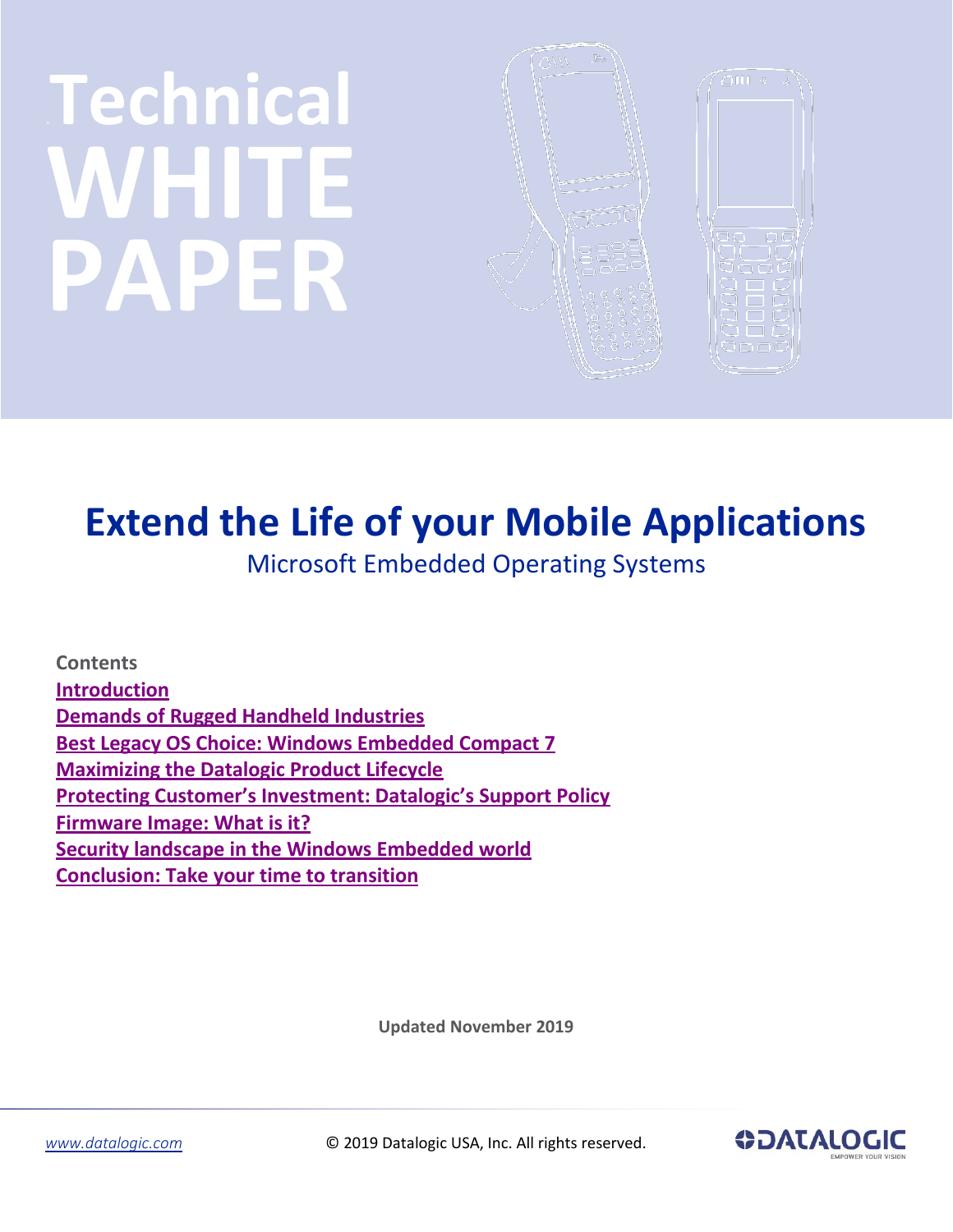### <span id="page-1-0"></span>**Introduction**

Consumer expectations based on smartphones of recent years has raised the bar in terms of innovative approaches to automation and mobility in the workplace. Enterprise applications demand ever higher levels of reliability, security and ease of use for their business critical devices.

Currently, there is a shift in technology in the works but it is still very much evolving. Android is gaining and now has greater than 40% market share in the rugged handheld category (as of Q1 2019), versus Microsoft's ~50% (mainly Windows Embedded). While Datalogic has been investing in Android for many years, we intend to continue to support Windows Embedded for some years to come. Enterprise customers understand there is a high cost to transition from Windows to Android from an application and support perspective, so many want to extend current legacy applications for at least one more hardware lifecycle.

This white paper will examine the current state of the Windows legacy operating systems along with what enterprise customers can expect from a support perspective the next 3-5 years.

# <span id="page-1-1"></span>**Demands of the Rugged Handheld Industry**

Enterprise customers demand high reliability and excellent customer service. Datalogic understands that beyond just a rugged handheld, partners and customers expect providers to deliver reliable products and top notch support. Customer loyalty is only earned by the support received from their suppliers. And length of support provided by the manufacturer is a critical factor for enterprise customers.

One of the requirements from Enterprise customers in this regard, is for their hardware supplier to provide the same or compatible device for an extended lifecycle, often 5-7 years or more. With Android devices that is quite challenging due to the annual OS upgrades and shorter platform lifecycles. However, with Windows Embedded OS, Datalogic is able to offer continuity for yet another hardware lifecycle with our X4 generation. And as described below, support of the embedded firmware by the hardware manufacturer can go on long after Microsoft has stopped their official support of the Windows Embedded kernel.

#### <span id="page-1-2"></span>**Best Legacy OS Choice: Windows Embedded Compact 7**

Determining a platform of choice for mobile products is key to the success and acceptance of a product. There is always a tradeoff between high tech, new features vs. reliability, and legacy compatibility. Compatibility weighs heavily on acceptance from the enterprise due to the high investment in mission critical applications.

In 2011, Microsoft released the seventh major version of Windows Embedded Compact (CE) Operating System (also known as WEC7). As Extended Support for CE6 from Microsoft ended in 2018, WEC7 is now the platform of choice for Windows Embedded, and powers the X4 product line of Datalogic mobile computers. While WEC7 doesn't have any major architectural changes compared to CE6, it does include several new interesting features. This includes: support for gestures, IE7 with Flash, kernel support for more physical RAM, support for ARM v7, an updated network stack (NDIS 6.1 and Bluetooth 2.1 EDR), and support for TLS v1.2.



*Datalogic Skorpio X4 (WEC7 device)*

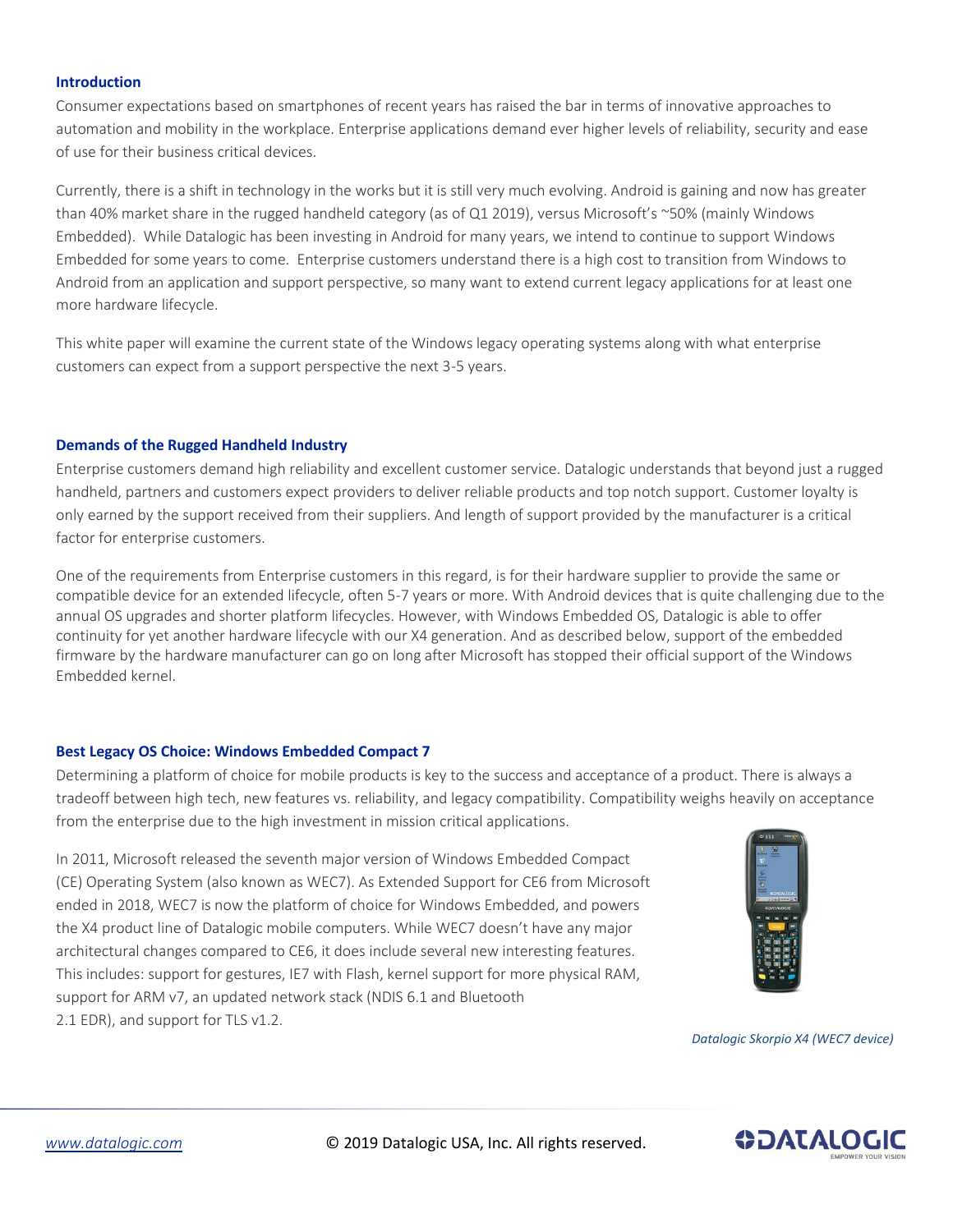Most enterprise customers have a significant investment in applications, with the majority of data collection apps having been written for the legacy Windows Embedded OS. Even if some companies claim to offer tools to automate the conversion of applications from Windows Embedded to Android, the reality is porting these apps require significant manual effort and typically suffer from performance issues. It is clear the best path for Enterprise customers is to completely re-write their application in either the native environment or leveraging a cross-platform tool. Therefore, many end customers have decided to extend the life of their legacy applications for one more generation due to the high cost to re-write the applications for Android, extensive UI changes required which impacts re-training of employees, and the potential security vulnerabilities of a consumer operating system such as Android requiring regular patches.

# <span id="page-2-0"></span>**Maximizing the Datalogic Product Lifecycle**

Microsoft has the best OS support lifecycle policy in the industry by far and provides consistent and predictable guidelines for product support to its partners starting from product release and throughout that product's life. Fifteen years of product availability, ten+ years of support, no-cost security updates, and premier account management are key advantages of being a Microsoft OEM partner.

Following is the Microsoft Windows Embedded support lifecycle along with Datalogic's plan for availability and support in the product offerings:

| <b>Current Windows Operating System:</b>                                                     | <b>Microsoft Extended</b><br><b>Support End Date</b> | <b>Datalogic Last</b><br><b>Sales Date</b><br>(projected) | <b>Datalogic Software</b><br>Support End Date <sup>1</sup> |
|----------------------------------------------------------------------------------------------|------------------------------------------------------|-----------------------------------------------------------|------------------------------------------------------------|
| <b>Windows Embedded Compact 7 [WEC7]</b><br>(Falcon X4, Skorpio X4, Joya Touch,<br>Rhino II) | April 2021                                           | Dec 2021                                                  | Dec 2024                                                   |

| <b>Previous Windows Operating Systems:</b> |                   |                 |                  |
|--------------------------------------------|-------------------|-----------------|------------------|
| <b>Windows Embedded Handheld 6.5</b>       | January 2020      | Dec 2019 (FX3+) | Dec 2022 (FX3+)  |
| (Falcon X3+, Lynx)                         |                   | Jun 2019 (Lynx) | Dec 2020 (Lynx)  |
| Windows Compact Embedded 6 [CE 6]          | <b>April 2018</b> | Dec 2019 (FX3+) | Dec 2022         |
| (Falcon X3+, Skorpio X3, Memor X3)         |                   | Dec 2020 (MX3)  | (FX3+, SX3, MX3) |

*SOURCE: MICROSOFT & DATALOGIC*

An important note on this subject is to remind Datalogic partners and end customers that the Microsoft Support End Dates are related to Microsoft OS core updates that Datalogic end customers would never receive directly; they are furnished to the device manufacturers only and they decide if the patch or update warrants a new firmware image (may not impact their customer use cases). During this Extended Support period, Microsoft provides security updates to the device manufacturer.

# <span id="page-2-1"></span>**Protecting Customer's Investment: Datalogic's Support Policy**

Datalogic products are developed to maximize and future proof your investment. Datalogic commits to provide support and services well beyond the Microsoft extended support end dates.

Unlike PCs that run an operating system out of the box, with Datalogic mobile computers - end customers never need to contact Microsoft for any support. As a device manufacturer, Datalogic takes full responsibility for the reliability of the

 $\overline{a}$ 

*[www.datalogic.com](http://www.datalogic.com/)* © 2019 Datalogic USA, Inc. All rights reserved.



 $1$  Limited to Datalogic provided software components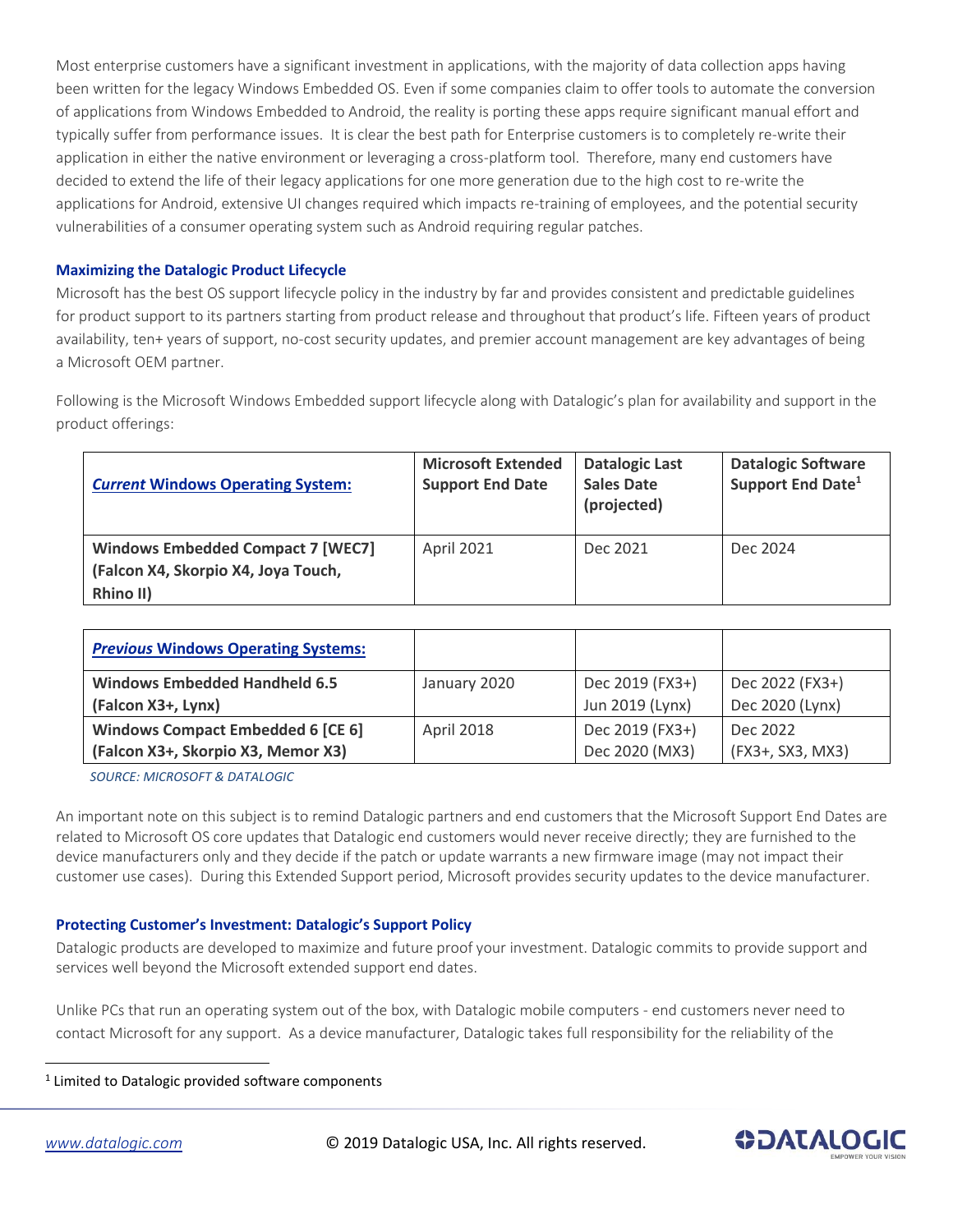product and keeps in great consideration the application compatibility level. In our many years of experience supporting Windows Embedded devices, most customer support requests were related to adding features or support that does not involve or require Microsoft.

Microsoft typically stops "extended support" after 10 years for embedded products due to the maturity of the product and lack of need for further updates (theory is that the system is very stable even after a few years, but Microsoft continues to support for minimum of 10 years). Datalogic continues to further support its products a minimum of 3 years after the announced End of Life.

Device downtime is not acceptable in an enterprise environment. Datalogic devices must be in constant use enabling worker productivity as expected by customers. Worldwide support coverage and well-trained experts keep Datalogic customers more than satisfied for the life of the product.

# <span id="page-3-0"></span>**Firmware Image: What is it?**

Because there are various elements that make up a mobile computer system, one of them being an operating system, a container is provided to deliver features and functionality provided to end customers. These elements are contained in what is commonly referred to as a "firmware image".

Microsoft provides the operating system which is one (granted "critical") component of the overall firmware, whereas Datalogic provides many other components along with the adaptation of the operating system to the specific hardware (Board Support Package), in order to offer a complete mobile device firmware image.

Datalogic goes thru an extensive product development and product validation process to ensure stability and compatibility with 3rd party software providers and consistency across product platforms (extremely important to solution providers that expect one solution to work across Datalogic devices). The following table provides a high level view of what is contained in a Datalogic device firmware image:

| <b>Component</b>                                                             | <b>Datalogic</b> | <b>Microsoft</b> |
|------------------------------------------------------------------------------|------------------|------------------|
| Operating System (WEC7)                                                      |                  | X                |
| Radio Drivers*                                                               | X                |                  |
| Scanner drivers and decoding algorithms                                      | Χ                |                  |
| Development Tools (SDKs)                                                     | X                | X                |
| <b>Power Management</b>                                                      | X                |                  |
| <b>Connectivity Extensions</b>                                               | X                |                  |
| Configuration/Device Maintenance Tools                                       | X                |                  |
| Device Lockdown and Browser Lockdown*                                        | X                |                  |
| Device and Application Management (MDM)*                                     | X                |                  |
| Cross Datalogic device application compatibility                             | X                |                  |
| Backwards compatibility for customer<br>applications (within OS constraints) | X                |                  |

#### **Firmware Image Components**

*\* Components provided by third party licensors*

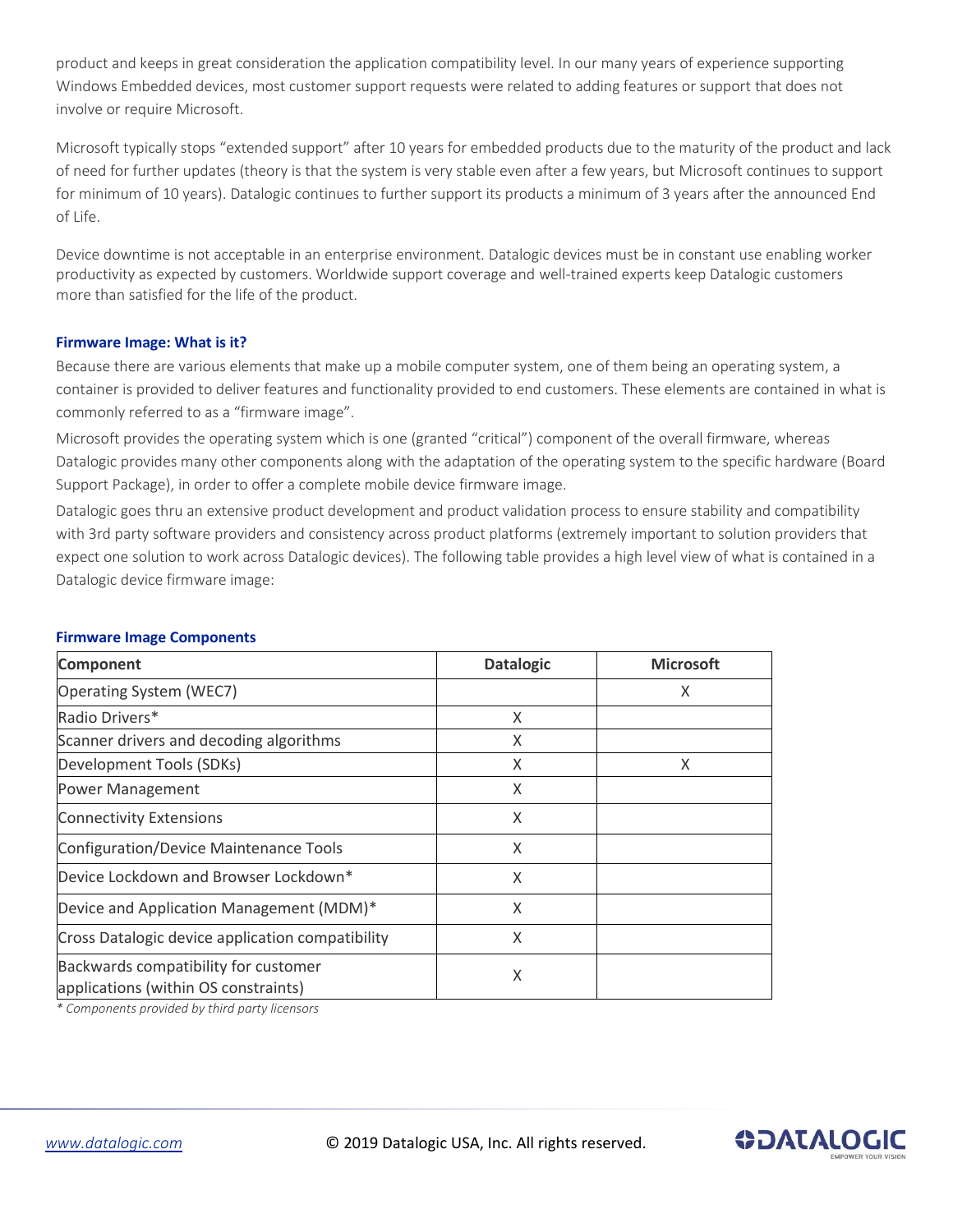After initial product release, there is a continuous cycle of enhancements and corrective maintenance carried out by the device manufacturer (Datalogic) with firmware images. This process includes all activities for the diagnosis and correction of any defect along with updates and enhancements including:

- Defects reported by customers or discovered by Datalogic Quality Assurance team.
- Updates from Microsoft, Datalogic software components or third parties, such as the Wi-Fi driver, software libraries for scan engine, the tools inside the control panel, SDK software, etc.

Prior to releasing a firmware image, it goes through rigorous testing cycles and customer validations. New releases must be backwards compatible with previous versions and must meet compliance of the product to market demands, regional and/or country regulations, and consistency with other Datalogic products.

# <span id="page-4-0"></span>**Security landscape in the Windows Embedded world**

Windows Embedded OS is typically used in isolated supply chain environments such as retail store operations or warehouses. For instance, a Windows Embedded customer may be running a browser-based or terminal emulation application that serves as a data collection front end to the customers' WMS system. Typically, these systems are WiFi only within a customer's private network and are not available or used by the consumer.

To protect our enterprise customers, Datalogic developed various means to keep a closed/locked down system. Our lockdown utilities provide a means to restrict access to only select applications (locking down the desktop and preventing access to settings and such), and also locking down the browser to prevent access to un-authorized sites. For application developers we provide the means to restrict access to critical components such as ActiveSynch or even USB, and the programmer can further restrict the application's access to critical resources.

Regardless of the various safeguards available, Datalogic encourages its customers to follow best cybersecurity practices within their operational environment in order to minimize potential risks.

#### **Datalogic provides you with the extra support for your Windows devices**

With support nearing the end from Microsoft, many customers may start to worry about the usability and stability of their Windows based devices. While that is a valid worry, customers should not forget the future of their devices depends on the device manufacturer more so than it does on the OS provider (Microsoft). The manufacturer maintains the firmware and underlying BSP (Board Support Package), ensuring the validity and soundness of the software running on the handheld devices. Datalogic is part of the embedded OEM program with Microsoft. We contract with Microsoft through a maintenance agreement to be able to provide the support our customers need. Datalogic is also part of the Microsoft private source code program where we have rights and access to critical parts of the code. This gives us the ability to leverage our experienced embedded developers to ensure our firmware is running smoothly years after Microsoft's end of support.

#### <span id="page-4-1"></span>**Conclusion: Take your time to transition**

Enterprise customers with mission critical applications must decide when is the right time to re-write all their applications for Android, as this seems inevitable. But the cost is high and is certainly not required until 2022 - 2024 timeframe when legacy Windows devices will no longer be sold and support is approaching the end.

Meanwhile, Datalogic Windows Embedded Compact 7 devices are readily available and will be supported for years to come. And rest assured, when the time comes to migrate to Android, Datalogic is ready to support your transition!